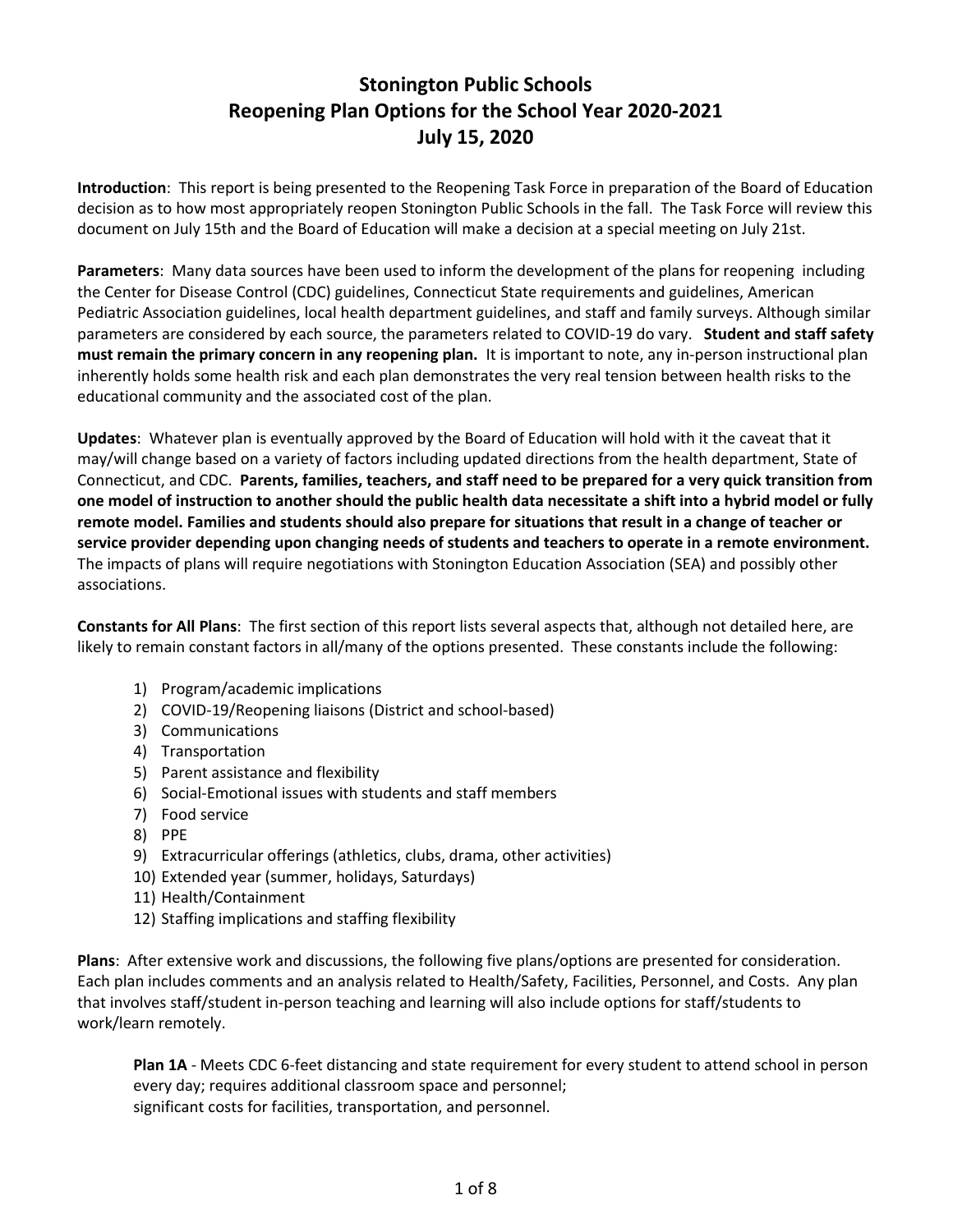**Plan 1B** - Meets CDC 6-feet distancing and state requirement for every student to attend school in person every day; requires split schedule AM/PM; eliminates opportunities for athletics and extracurricular activities.

**Plan 1C** - Meets CDC 6-feet distancing but does **not** meet state requirement for every student to attend school in person every day; provides for an A-B schedule where students attend school in person one day and online the next on a rotating basis.

**Plan 2** - Does not meet CDC 6-feet distancing; does meet American Pediatric Association requirement of 3-feet distancing and state requirement for every student to attend school in person every day; not as safe but uses current facility and staffing and gives all students the opportunity to attend every day.

**Plan 3** - Distance Learning Plan; will be an option with any of the above plans for families who do not want to return to school buildings until pandemic is over; also to be used if spike occurs and everyone has to return to distance learning.

**Concerns**: One of the many concerns with reopening is the requirement by the state to develop a plan to have every student attend school in person every day. The plans presented in this report include that option, but also include other concepts that provide greater safety precautions for students and staff members. The relative safety of each plan is summarized for consideration in the plan description. With a pandemic such as COVID-19, it is clear that no plan is 100% safe. Therefore, one of the options for consideration is to offer parents the choice between an at-home instructional plan or an in-building option.

### **Constants for All Plans:**

- 1) Program/academic implications All of the in-school plans will require academic program changes. For instance, in order to provide cohorts required by the State, elementary and middle school music, art and PE will need to be modified to provide programs in classrooms or in small cohort groups. Encore classes at SMS will be suspended for one year. SHS classes will not provide cohorts and electives will be limited. **It is imperative all stakeholders remember we continue to operate under the conditions of a global pandemic. There will be a loss of instructional time in any reopening plan that is approved.** Movement breaks and social-emotional needs will impact instructional time in any at-home learning model. **Additionally**, any in-person instructional time will be impacted due to new entry protocols, increased hand-washing, mask breaks, and transition procedures.
- 2) COVID-19/Reopening liaisons The District will identify an individual staff member at each school site to be the primary contact for questions from parents. In addition, there will be one primary District liaison for parents/community to contact.
- 3) Communications The District will hire a communications coordinator to relay important COVID/Reopening information to parents. Other communications efforts will include websites, press releases, letters/emails to parents and social media updates.
- 4) Transportation The plan for District busing includes keeping bus capacity under 50%. This allows for only one student per seat. Per state requirements, all students riding a bus would be required to wear a mask during the ride. The District will provide a mask if a student does not have one with them. Bus monitors will be in place for the first two weeks. The need for continued supervision will be reevaluated at a later time. With this one student per seat format, the CDC recommended 6-foot social distancing guidelines cannot be met. However, if the District were to require the 6-foot requirement, an estimated increase of 28 buses would be required at a cost of over \$2M dollars per year. Therefore, the recommendation is to follow the American Pediatric Association recommendation of a 3-foot distancing on bus runs. Based on a recent parent survey, over 50% of parents responding stated they would be willing to transport their child to school thus avoiding the crowded bus situation. To mitigate possible viral exposure of students, families, staff, and bus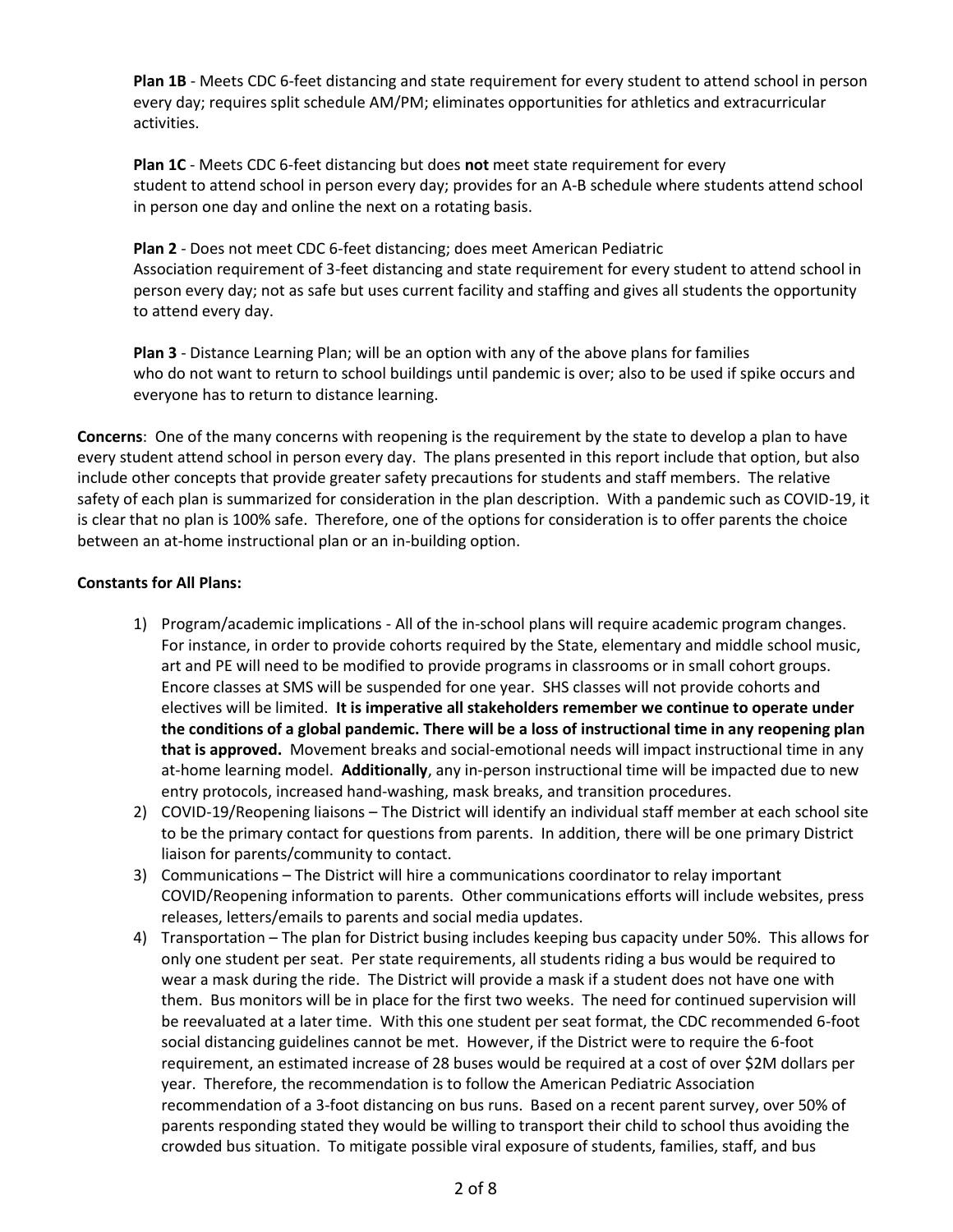operators there will be **no changes** in bus assignments for any reason unless initiated by the District. For instance, **there will be no customized changes after the initial runs are set** to accommodate **changes** in after school care, after school visits to friends' houses, or short term after school recreational activities. This is an area where parents and families will be called upon to plan ahead and cooperate with the District as the demands of the pandemic curtails our ability to shift transportation schedules.

- 5) Parent assistance The District will ask parents to help in several ways. As noted above, parents will be asked to drive their students to school whenever possible. Parents will also be asked to provide masks whenever possible and to wash/clean the masks nightly. Parents may be asked to help in other ways in order to allow for a safe return to school.
- 6) Social-emotional issues with students and staff members The District has implemented a special committee to consider social-emotional needs of students and staff members. This committee will make recommendations related to protocols for mental health services, re-entry activities, and other needs.
- 7) Food service The food service staff will continue to offer breakfasts and meals to students. Depending on the eventual approved plan, this may include lunches delivered to classrooms, lunches served in the cafeteria, lunches provided for take home, or other protocols.
- 8) PPE Based on state requirements, all students and staff must wear masks while in school buildings. There are a few exceptions such as medical conditions or when a teacher is providing instruction. These exceptions will be explained to students and staff members. There is a concern with requiring our youngest students (Pre-K, K,  $1^{st}$  grade) to wear masks all day. Hopefully the state will relax that requirement to something like Massachusetts has where those youngest students are not required to wear masks all day. In any case, mask "breaks" will be provided for all students and staff members. In addition, the District is ordering both desk shields and face shields. Teachers will be double protected by providing these devices in addition to the mask requirements. A document outlining all PPE measures and protocols is being developed and is in draft form. All PPE processes and procedures will reference the state reopening guidelines, and will be reviewed by the District Medical Advisor.
- 9) Extracurricular offerings (athletics, clubs, drama, other activities) Administrative staff at Stonington High School are developing protocols for athletic practices and events consistent with CIAC guidelines. The District will use those protocols for all activities at all levels. These guidelines are anticipated to be available by August 1st.
- 10) Extended year (summer, holidays, Saturdays) The District will follow state guidelines for offering extended year programs. At this time there are no plans to offer programs on Saturday or during typical school holiday times.
- 11) Health/Containment Each school site will identify an area for "containment" in the event that a student or staff member becomes ill during the day. This area will be separate from the general nurse's station area and appropriately supervised.
- 12) Staffing Implications Each plan has an impact on staffing. Those impacts are described in each individual plan. With the strong possibility that plans will change or modifications will be necessary during the year, staffing may also change.

#### **Cost Estimate for Constants:**

- 1) Personnel costs for liaisons \$ 20,000
- 2) Personnel costs for communications \$ 15,000
- 3) Costs for PPE (masks and shields) \$200,000

Total \$235,000

There are other additional costs for each individual plan proposal as noted in the plan description. Costs may also increase as the year progresses due to unforeseen needs.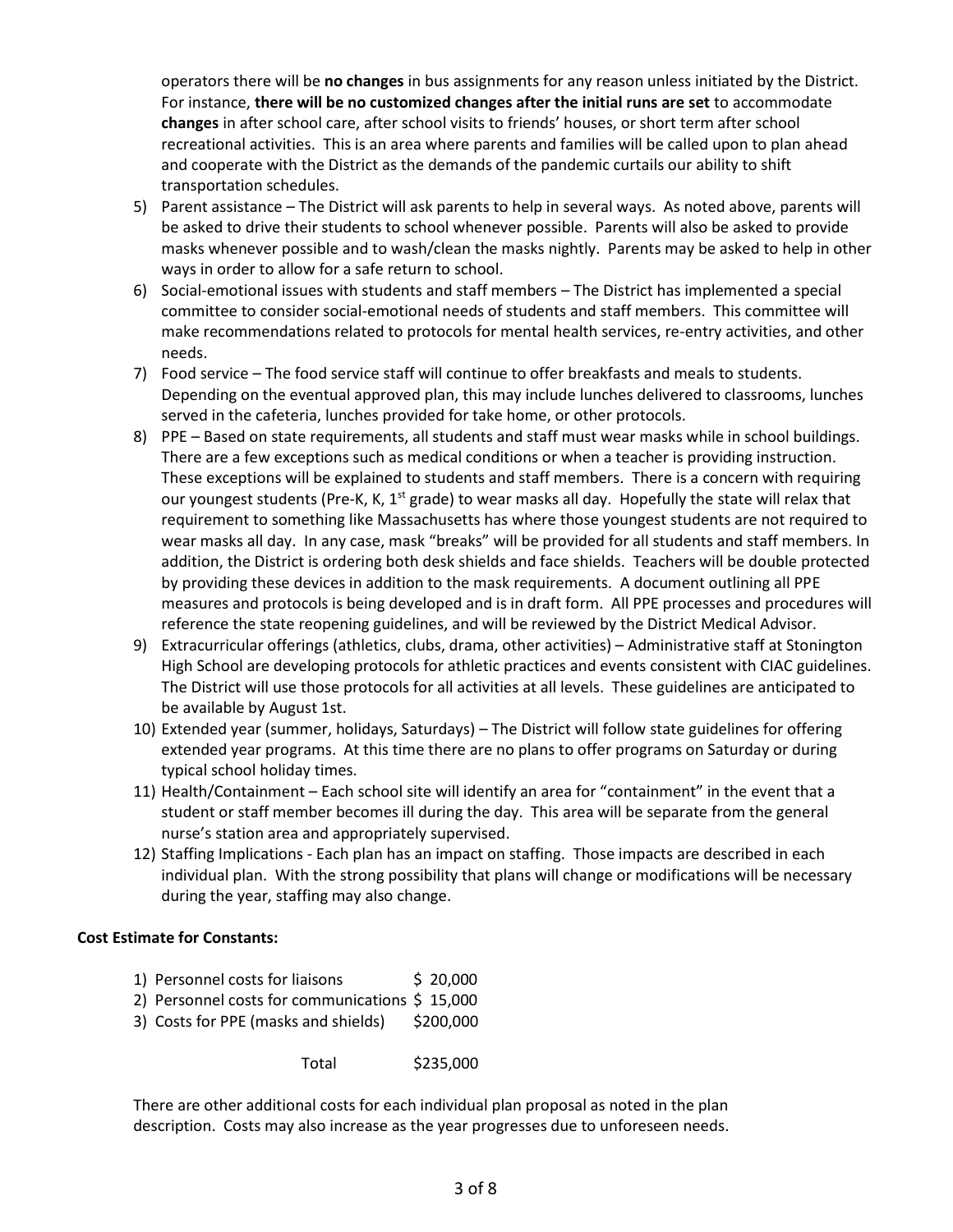## **Stonington Public Schools Reopening Plan Options for the School Year 2020-2021 Plan 1A - Full State Model**

**Plan 1A** is designed to meet the basic CDC guidelines of requiring a minimum of 6-feet between student desks at all times. Upon a careful analysis of classrooms, to accomplish this 6-foot requirement limits student capacity to 12 students per classroom plus one teacher and one other adult.

**Health/Safety:** Plan 1A, while not 100% safe, does provide the basic safety elements suggested by the CDC. In addition to the 6-foot social distancing guideline, all students and staff will be required to wear masks while in school buildings. As mentioned in the previous section on Transportation, students will **NOT** meet the 6-foot social distancing requirement while riding the bus.

**Facilities:** By limiting classrooms to only 12 students, there will be a need for additional classroom space. An analysis was completed that indicated there would be an estimated 112 classrooms needed to accomplish this option if every classroom space was utilized with the 12:1 ratio as presented. The cost to add 112 classrooms is excessive and options are simply not available. The cost to add 112 portable classrooms exceeds \$8M and could not be accomplished by the time school starts.

**Personnel:** By limiting classrooms to 12 students, there would be a need to hire an additional 200 teachers or provide video conferencing to a nearby classroom for the other half of the students. Again, this is simply not feasible.

**Costs:** While this option provides the safest plan for all students and staff to return to school every day, the costs are simply not possible. The facility and personnel costs would exceed \$20M and facilities and teachers are not available. However, this option is presented as the State asked for a plan for every student to return to school every day.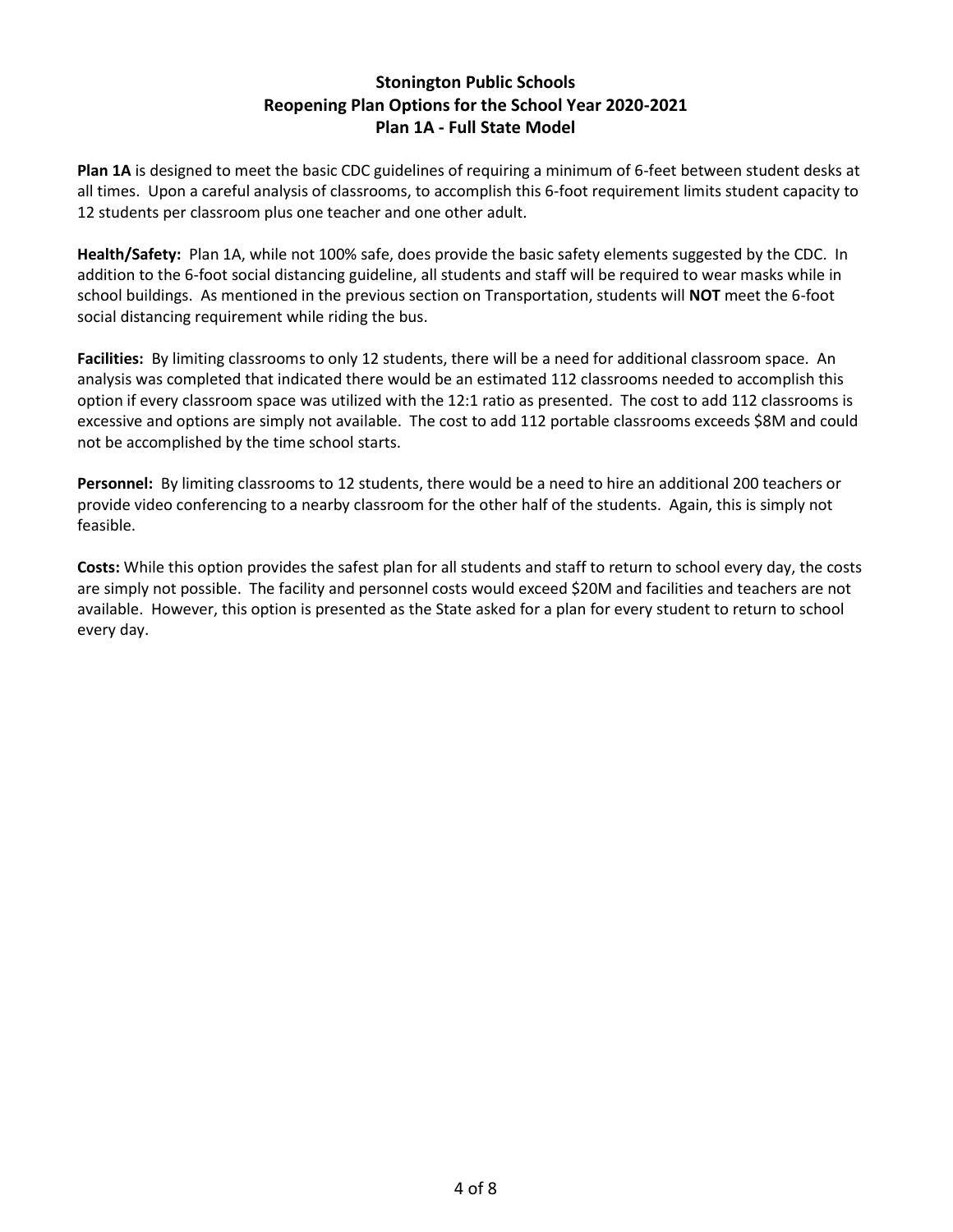# **Stonington Public Schools Reopening Plan Options for the School Year 2020-2021 Plan 1B - Split Session Model**

**Plan 1B** is designed to meet the basic CDC guidelines of requiring a minimum of 6-feet between student desks at all times. Upon a careful analysis of classrooms, to accomplish this 6-foot requirement limits student capacity to 12 students per classroom plus one teacher and one other adult. Plan 1B utilizes the current school facilities and staffing through a split day schedule. There would be two shifts each day. One group of students/teachers would attend from 7:00 AM until noon. The second group would attend from 2:00 PM until 7:00 PM. These times may need to be adjusted depending on cleaning/disinfecting time needed or other unanticipated needs.

**One of the downsides to this proposal is the limitation of extracurricular offerings**. With one group of students attending every afternoon, there would be no opportunity for every student to participate in athletics or other extracurricular offerings.

This option requires additional staffing and other expenses. With an AM/PM split schedule, busing would need to be doubled at an additional cost of approximately \$1.5M.

**Health/Safety:** Plan 1B, while not 100% safe, does provide the basic safety elements suggested by the CDC. In addition to the 6-foot social distancing requirement, all students and staff will be required to wear masks while in school buildings. Plexiglass shields and other clear partitions will be installed to help mitigate exposure. As mentioned in the previous section on Transportation, students will not meet the 6-foot social distancing requirement while riding the bus.

**Facilities:** This split schedule option fully utilizes each school facility. There would be no need for additional classrooms. However, to meet the 6-foot distancing requirement, classes would need to be split with 12 students per classroom. An additional 150 para positions would need to be created to monitor the split room. That cost is approximately \$3M.

**Personnel:** This schedule would also require additional administrative staff, clerical staff, paras, hall monitors, nurses and other staffing. The estimate for additional staff is \$3,400,000 annually.

**Costs:** While this plan meets CDC and state requirements, there are significant personnel and transportation costs. In order to clean and disinfect between the two sessions, four FTE custodial staff would be needed for a cost of approximately \$280,000. Transportation costs would double with an additional \$1.5M needed for the double sessions. Additional administration, paras, clerical, and nurses would require approximately \$400,000. The total additional costs for Plan 1B would be over \$2M.

The additional costs for this option:

|                   | Paras/monitors/other             |  | \$3,400,000 |
|-------------------|----------------------------------|--|-------------|
| 2)                | Custodians (4 x \$70,000)        |  | 280,000     |
| 3)                | Transportation                   |  | \$1,500,000 |
| 4)                | Bus monitors first two weeks     |  | 8.000       |
|                   | 5) Costs for constants (liaison, |  |             |
|                   | communication, PPE)              |  | 235,000     |
|                   |                                  |  |             |
| Total for Plan 1B |                                  |  | \$5,423,000 |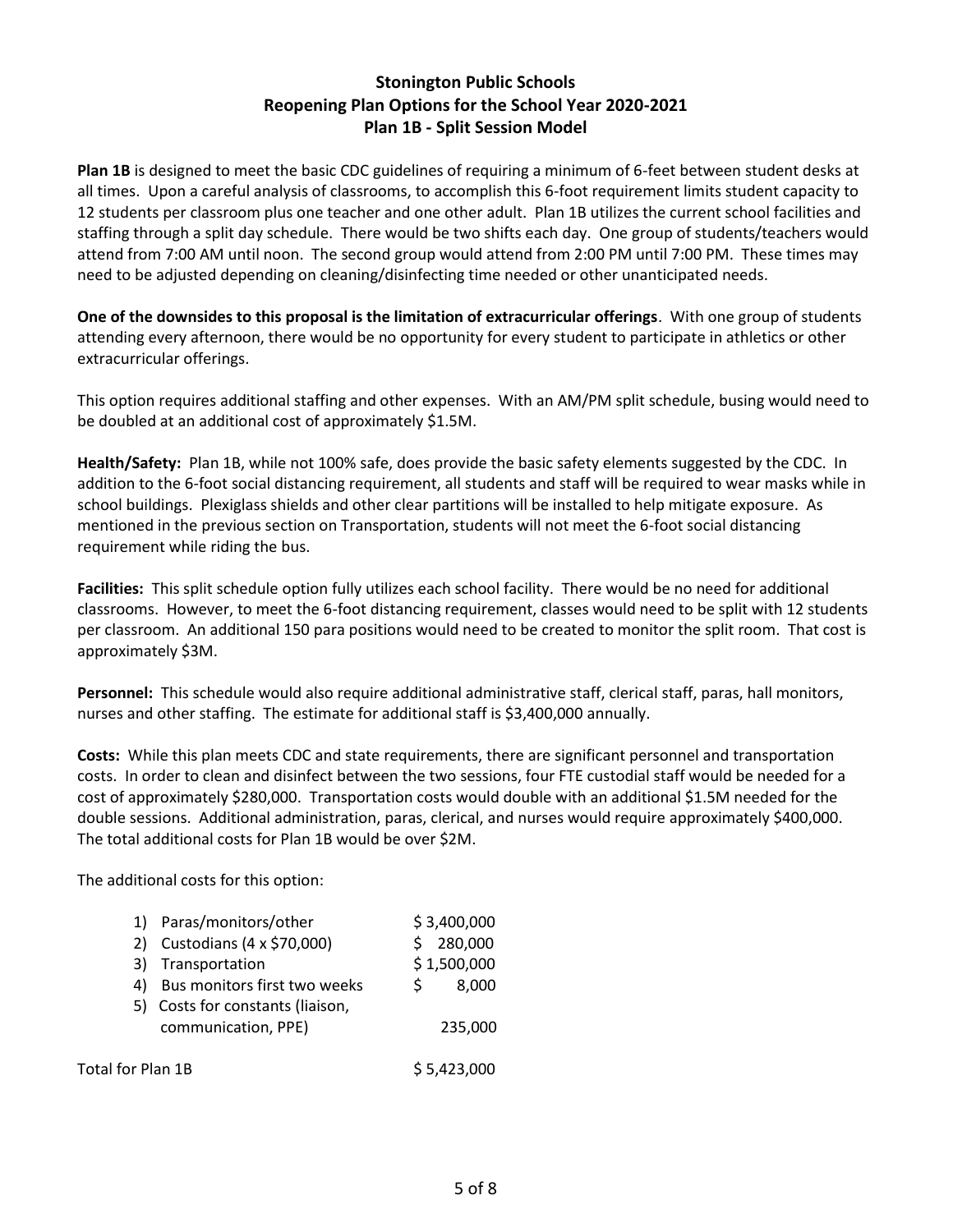# **Stonington Public Schools Reopening Plan Options for the School Year 2020-2021 Plan 1C – Hybrid Model**

**Plan 1C** is designed to meet the basic CDC guidelines of requiring a minimum of 6-feet between student desks at all times. This plan does **NOT** meet the state requirement of providing in school opportunities for every student every day. Upon a careful analysis of classrooms, to accomplish this 6-foot requirement limits student capacity to 12 students per classroom plus one teacher and one other adult. Plan 1C utilizes the current school facilities and staffing through an A-B schedule. **Basically students would attend in-school two days per week and participate remotely on the off days resulting in only half the students being in school on any one day.** One day per week everyone would be teaching and learning remotely to provide for deep cleaning/disinfecting. During the remote learning day, students would be provided instruction via video of the classroom.

This option utilizes the current facilities and staffing, limits students on site by 50%, maintains the current transportation budget, and reduces the need for PPE as only one-half of the student population is in the building on any one day.

**Health/Safety:** This Plan 1C, while not 100% safe, it does provide the basic safety elements suggested by the CDC. In addition to the 6-foot social distancing requirement, all students will be required to wear masks while in school buildings. Clear shields and other clear partitions will be installed to help with distancing. As mentioned in the previous section on Transportation, students will not meet the 6-foot social distancing requirement while riding the bus. However, with only 50% of students attending, distancing on buses should be better than Plan 1A or Plan 1B.

**Facilities:** This A-B schedule option fully utilizes each school facility. There would be no need for additional classrooms, only additional desks for certain classrooms to replace smaller tables to ensure the 6-feet social distancing between students and staff.

**Personnel:** This schedule would utilize current certificated staffing. There would be a need for additional video technology, hall and restroom monitors, custodians, and items mentioned earlier under constants.

## **Costs:**

The additional costs for this option:

|                   | 1) Paras/monitors (8 x \$30,000) | \$240,000 |
|-------------------|----------------------------------|-----------|
| 2)                | Custodians (4 x \$70,000)        | \$280,000 |
| 3)                | <b>Desks</b>                     | \$15,000  |
| 4)                | Bus monitors first two weeks     | 8,000     |
|                   | 5) Costs for constants (liaison, |           |
|                   | communication, PPE)              | \$235,000 |
|                   | 6) Video technology              | \$220,000 |
| Total for Plan 1C | \$998,000                        |           |

**Note:** This hybrid model may not be optimal for re-opening given the current status of southeastern Connecticut as a low risk for infection. However, it is a likely model should Stonington need to pivot from a full in-person model to a hybrid model as recommended by the local health department, Connecticut Department of Public Health, Connecticut State Department of Education and the Governor's Office based upon a status change from low risk to moderate risk of infection.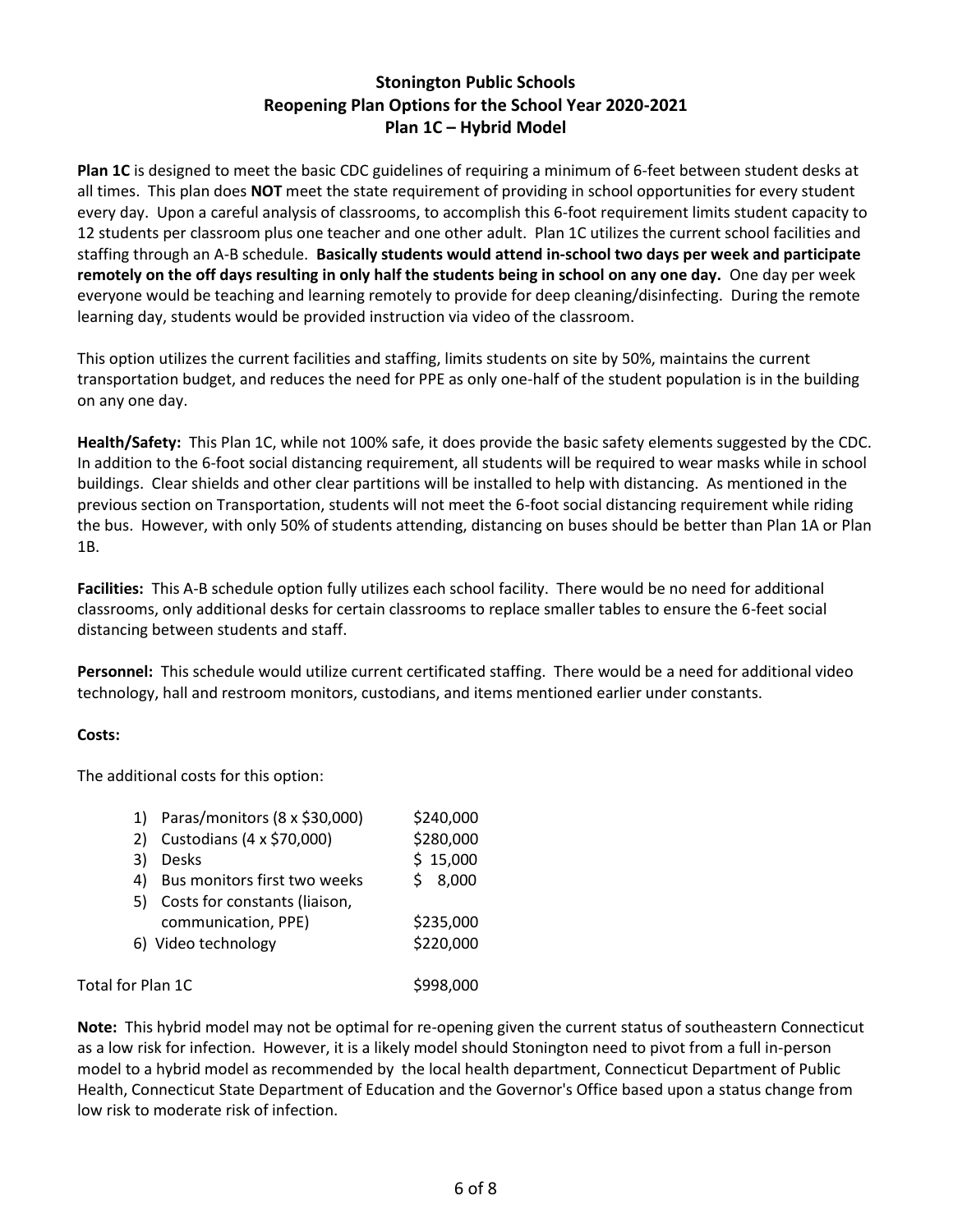# **Stonington Public Schools Reopening Plan Options for the School Year 2020-2021 Plan 2 - American Pediatrics Model**

**Plan 2** is designed to meet the basic American Pediatric Association guidelines of requiring a minimum of 3-feet between student desks at all times. This plan does **NOT** meet the CDC guidelines of providing a minimum of 6 feet of distancing. Plan 2 utilizes the current school facilities and staffing through a regular schedule. Due to the 3-foot guideline, this option does not offer the same degree of mitigation as the 6- foot social distancing option.

**Health/Safety:** Plan 2, while not 100% safe, does provide the basic safety elements suggested by the American Pediatric Association. In addition to the 3-foot social distancing requirement, all students will be required to wear masks while in school buildings. Protective shields and other clear partitions will be installed to help with distancing. As mentioned in the previous section on Transportation, students will not meet the 6-foot social distancing requirement while riding the bus.

**Facilities:** This option fully utilizes each school facility. There would be no need for additional classrooms.

With classes at capacity for students, some furniture would need to be replaced. Tables would need to be swapped out with student desks. The cost for this additional furniture is approximately \$15,000.

**Personnel:** This schedule would utilize current certificated staffing. There would be a need for additional hall and restroom monitors and custodial staff for cleaning and disinfecting. Additional monitors, paras, and custodians would cost approximately \$520,000.

### **Costs:**

The additional costs for this option:

| 1) Paras/monitors (8 x \$30,000) | \$240,000 |
|----------------------------------|-----------|
| 2) Custodians (4 x \$70,000)     | \$280,000 |
| 3) Desks                         | \$15,000  |
| 1) Rue monitore first two wooks  | c ennn    |

Bus monitors first two weeks  $\rightarrow$  8,000

Total for Plan 2  $$543,000$